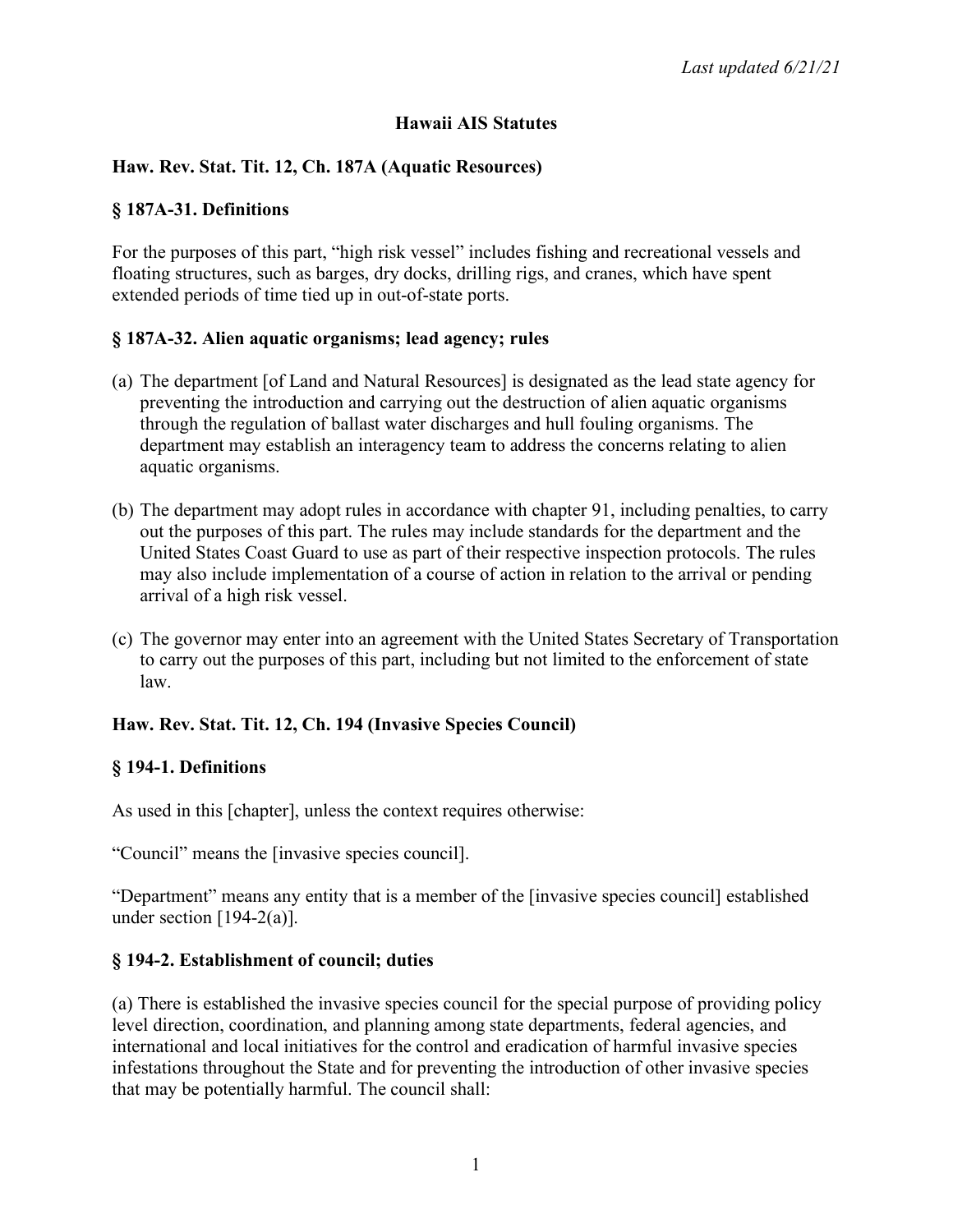(1) Maintain a broad overview of the invasive species problem in the State;

(2) Advise, consult, and coordinate invasive species-related efforts with and between the departments of agriculture, land and natural resources, health, and transportation, as well as state, federal, international, and privately organized programs and policies;

(3) Identify and prioritize each lead agency's organizational and resource shortfalls with respect to invasive species;

(4) After consulting with appropriate state agencies, create and implement a plan that includes the prevention, early detection, rapid response, control, enforcement, and education of the public with respect to invasive species, as well as fashion a mission statement articulating the State's position against invasive species; provided that the appropriate state agencies shall collaborate with the counties and communities to develop and implement a systematic approach to reduce and control coqui frog infestations on public lands that are near or adjacent to communities, and shall provide annual reports on the progress made in achieving this objective;

(5) Coordinate and promote the State's position with respect to federal issues, including:

- (A) Quarantine preemption;
- (B) International trade agreements that ignore the problem of invasive species in Hawaii;
- (C) First class mail inspection prohibition;

(D) Whether quarantine of domestic pests arriving from the mainland should be provided by the federal government;

(E) Coordinating efforts with federal agencies to maximize resources and reduce or eliminate system gaps and leaks, including deputizing the United States Department of Agriculture's plant protection and quarantine inspectors to enforce Hawaii's laws;

(F) Promoting the amendment of federal laws as necessary, including the Lacey Act Amendments of 1981, Title 16 United States Code sections 3371-3378; Public Law 97- 79, and laws related to inspection of domestic airline passengers, baggage, and cargo; and

(G) Coordinating efforts and issues with the federal Invasive Species Council and its National Invasive Species Management Plan;

(6) Identify and record all invasive species present in the State;

(7) Designate the department of agriculture, health, or land and natural resources as the lead agency for each function of invasive species control, including prevention, rapid response, eradication, enforcement, and education;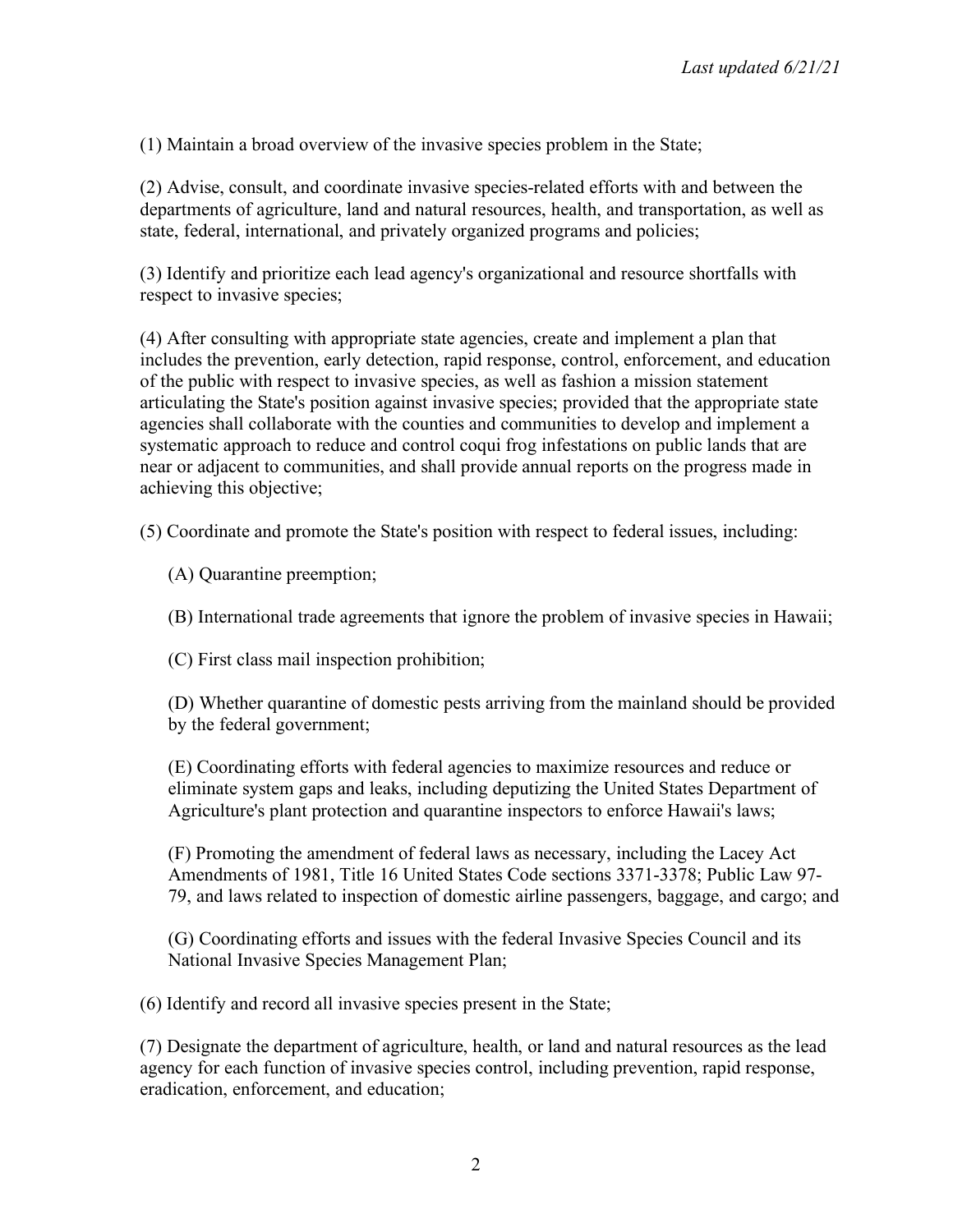(8) Identify all state, federal, and other moneys expended for the purposes of the invasive species problem in the State;

(9) Identify all federal and private funds available to the State to fight invasive species and advise and assist state departments to acquire these funds;

(10) Advise the governor and legislature on budgetary and other issues regarding invasive species;

(11) Provide annual reports on budgetary and other related issues to the legislature twenty days prior to each regular session;

(12) Include and coordinate with the counties in the fight against invasive species to increase resources and funding and to address county-sponsored activities that involve invasive species;

(13) Review state agency mandates and commercial interests that sometimes call for the maintenance of potentially destructive alien species as resources for sport hunting, aesthetic resources, or other values;

(14) Review the structure of fines and penalties to ensure maximum deterrence for invasive species-related crimes;

(15) Suggest appropriate legislation to improve the State's administration of invasive species programs and policies;

(16) Incorporate and expand upon the department of agriculture's weed risk assessment protocol to the extent appropriate for the council's invasive species control and eradication efforts; and

(17) Perform any other function necessary to effectuate the purposes of this chapter.

(b) The council shall be placed within the department of land and natural resources for administrative purposes only and shall be composed of:

(1) The president of the University of Hawaii, or the president's designated representative;

(2) The director, or the director's designated representative, of each of the following departments:

(A) Business, economic development, and tourism;

(B) Health; and

(C) Transportation; and

(3) The chairperson, or the chairperson's designated representative, of each of the following departments: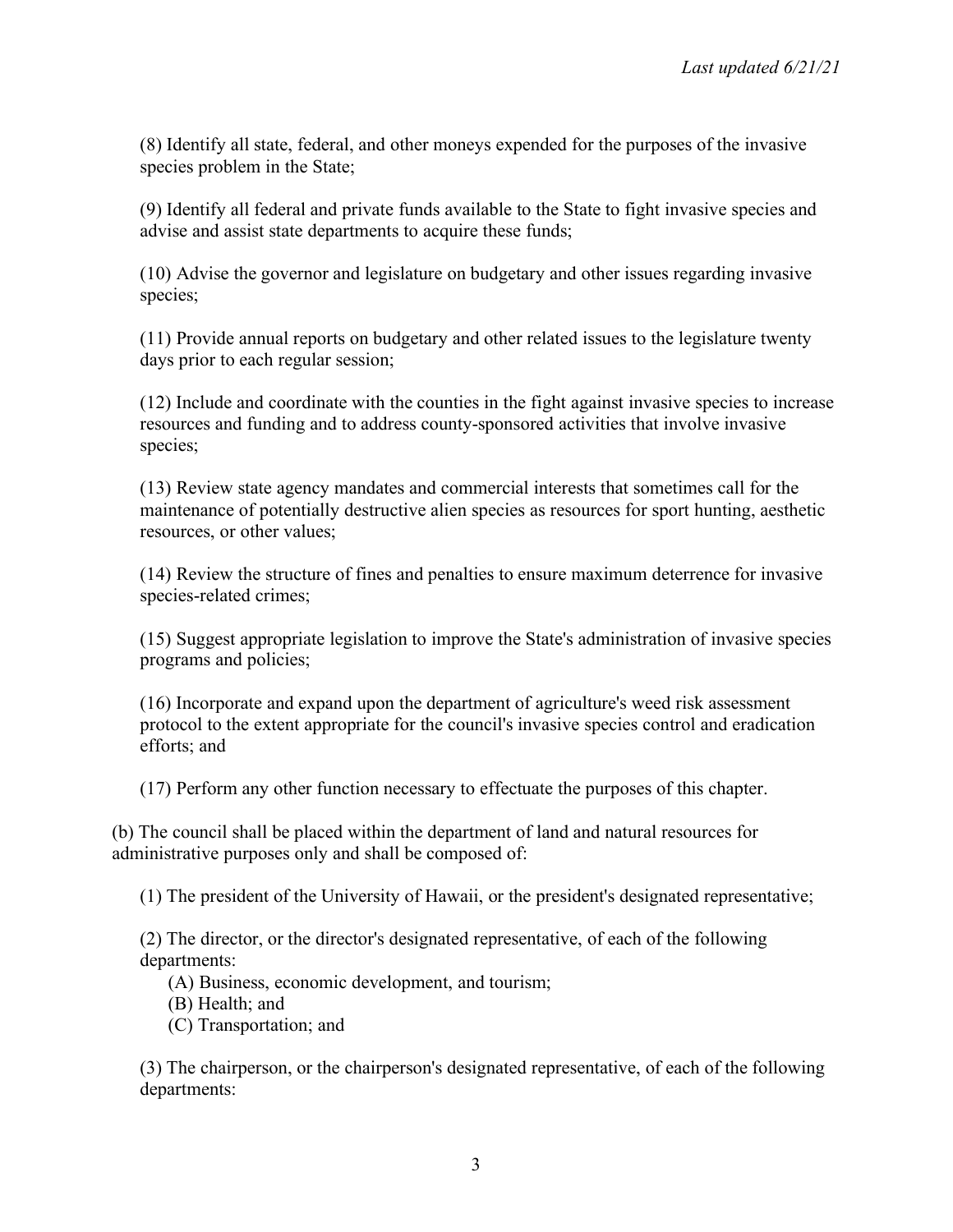(A) Agriculture; and (B) Land and natural resources.

(c) Representatives of federal agencies, the legislature, and members of the private sector shall be asked to participate or consulted for advice and assistance. Representatives of the legislature shall consist of eight members, as follows:

(1) Four senators, one from each county, to be selected by the senate president; and

(2) Four representatives, one from each county, to be selected by the speaker of the house of representatives.

(d) The council shall meet no less than twice annually to discuss and assess progress and recommend changes to the invasive species programs based on results of current risk assessments, performance standards, and other relevant data. Notwithstanding any law to the contrary:

(1) A simple majority of voting members of the council shall constitute a quorum to do business; and

(2) Any action taken by the council shall be by a simple majority of the voting members.

(e) The council shall submit a report of its activities to the governor and legislature annually.

## **§ 194-3. Lead agencies; accountability**

A state department that is designated as a lead agency under section  $[194-2(a)(7)]$ , with respect to a particular function of invasive species control, shall have sole administrative responsibility and accountability for that designated function of invasive species control. The lead agency shall:

(1) Coordinate all efforts between other departments and federal and private agencies to control or eradicate the designated invasive species;

(2) Prepare a biennial multidepartmental budget proposal for the legislature forty days before the convening of the regular session of the legislature in each odd-numbered year, showing the budget requirements of each of the lead agency's assigned invasive species function that includes the budget requirements of all departments that it leads for that species, as well as other federal and private funding for that invasive species;

(3) Prepare and distribute an annual progress report forty days prior to the convening of each regular session of the legislature to the governor and the legislature that includes the status of each assigned function; and

(4) Any other function of a lead agency necessary to effectuate the purposes of this [chapter].

## **§ 194-4. Relation of chapter to other laws**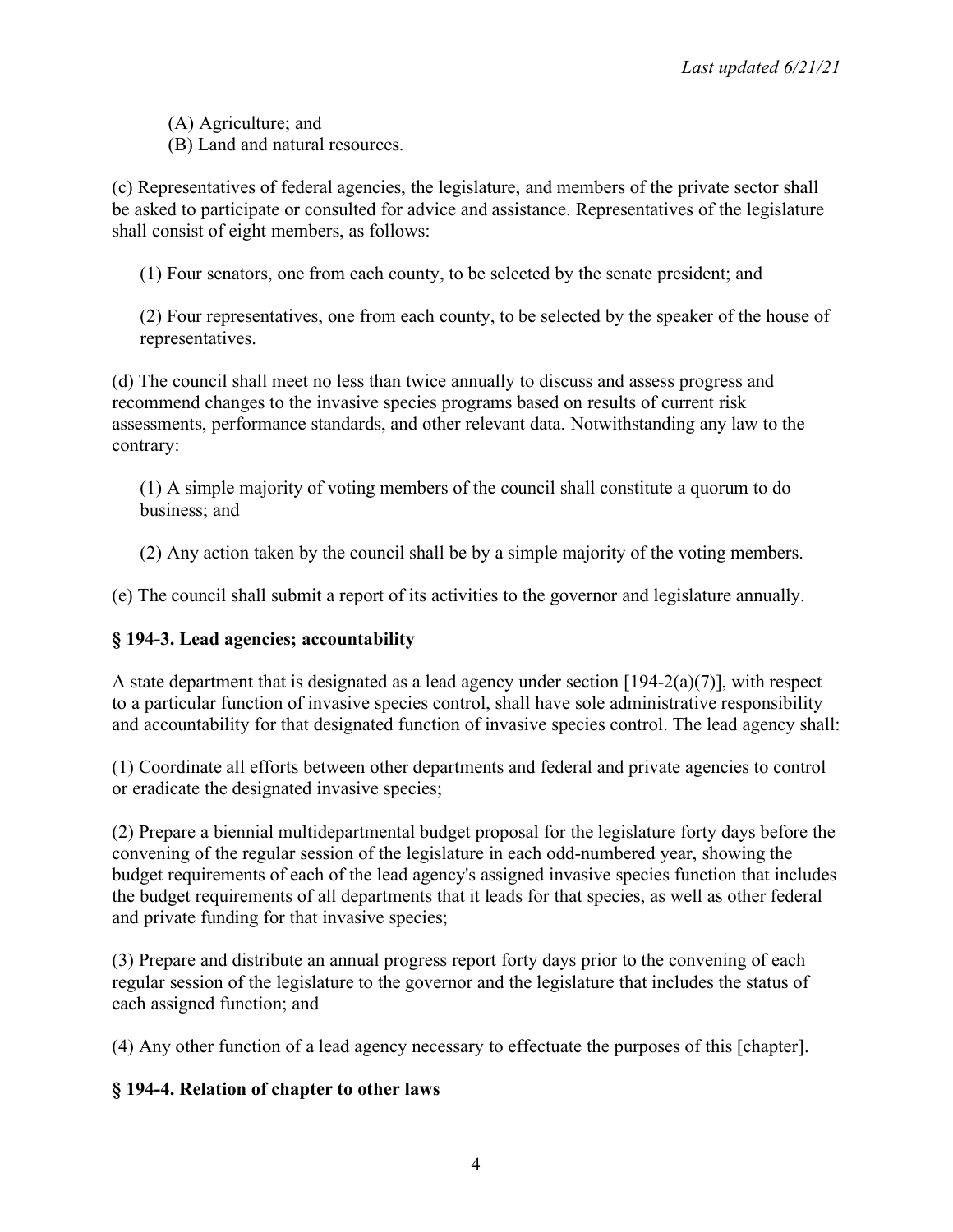Notwithstanding any other law to the contrary, and in addition to any other authority provided by law that is not inconsistent with the purposes of this [chapter], a department is authorized to examine, control, and eradicate all instances of invasive species identified by the council for control or eradication and found on any public or private premises or in any aircraft or vessel landed or docked in waters of the State.

# **§ 194-5. Entry; private property**

(a) Whenever any invasive species identified by the council for control or eradication is:

- (1) Found on private property; or
- (2) Reasonably suspected to be on private property, based on the results of systematic surveys or reports or proximity to known populations,

regardless of whether the presence of the invasive species is due to natural dispersal from neighboring or nearby properties or to intentional establishment by the owner, tenant, or occupant of the property, a department or applicable county, or its employees or authorized agents may enter the premises to control or eradicate the invasive species after reasonable notice is given to the owner of the property and, if entry is refused, pursuant to the court order in subsection (d).

- (b) If applicable, a duplicate of the notice so given shall be left with one or more of the tenants or occupants of the premises. If the premises are unoccupied, notice shall be mailed to the last known place of residence of the owner, if residing in the State. If the owner resides out of the State or cannot be expeditiously provided with notice, notice left at the house or posted on the premises shall be sufficient.
- (c) The department or applicable county, or its employees or authorized agents may instead cause notice to be given, and order the owner to control or eradicate the invasive species, if the species was intentionally and knowingly established by the owner on the owner's property and not naturally dispersed from neighboring properties, at the owner's expense within a reasonable time as the department or county may deem proper, pursuant to the notice requirements of this section.
- (d) If the owner thus notified fails to comply with the order of the department, the applicable county, or its employee or authorized agent, within the time specified by the department or county, or if entry is refused after notice is given pursuant to subsection (a) and, if applicable subsection (b), the department, the applicable county, or its employee or authorized agent may apply to the district court of the circuit in which the property is situated for a warrant, directed to any police officer of the circuit, commanding the police officer to take sufficient aid and to assist the department member, county employee, or agent in gaining entry onto the premises, and executing measures to control or eradicate the invasive species.